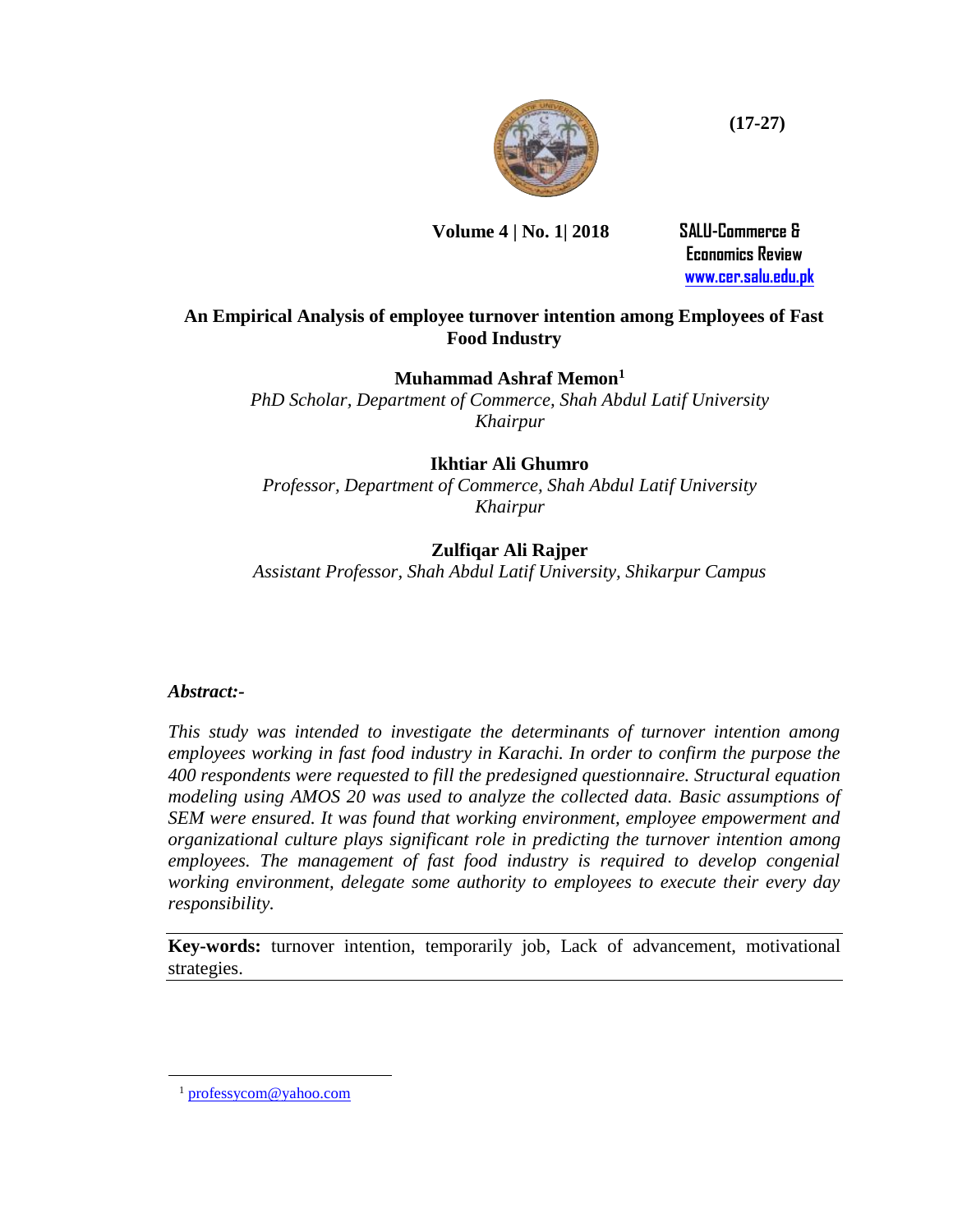### **1. Introduction**

### *1.1 Background of the study*

In the corporate arena, the productivity of any business has been significant issue. In this regard, the turnover of employees is in nexus with organizational outcome. The effective and efficient survival of the companies lays heavy emphasis on quitting and switching intention of the employees. The fast food industry in this regard is no exception. Thus, the investigation of turnover intention among people working in fast food industry constitutes the rationale of this study. Employee turnover is an assessment of quitting or switching attitude in the working environment. The frequency of replacing, hiring and firing is also exhibiting the existence of employee turnover. Quality of work depends on the motivational level of labor force working in the organization. Motivated employees can perform their tasks much better than de-motivated employees can. Success of an organization largely depends upon the level of performance of its employees. Understanding the needs of employees is not an easy task in the current globalization environment. Employees have different needs and expectation when they join any organization. Fast food industry management is trying to find out the reasons of employee turnover but still they are not clear (DiPietro & Bufquin, 2017). There can be many reasons of employee turnover just like temporarily jobs, less reward and job stress and unfair treatment, discrimination and low wages. In fast food industry there is high turnover in all over the world. The fast food industry culture is totally change in today's competitive environment, it is more essentials for the industry to meet employee's need and introduce new benefits, financial benefits and handsome salary to motivate employees. Relationship between employees and companies is an instrument for achieving the needs of changing work environment for both the parties.

This study will help to the fast food restaurants management by identifying the factors of employee turnover so it will be better for fast food industry, because employee turnover is not good for any organization or any industry. The study has focused on the Karachi based fast food industry. This study is therefore intend to investigate the causes of employee turnover intention among people working in fast food industry

As observed that the employees of fast food restaurants have many issues that are causing the high turnover. Like, temporarily jobs, less reward and job stress and inadequate behavior, lacking of professional growth, some kind of communication breakdown, between the employees and the owners or upper management of fast food restaurants.

### **2 Literature review**

The attitude of employees in any particular working environment exhibits how they perceive various organizational practices. The quitting and switching intention among employees reflects something discouraging in organizational practices (Kashif, Zarkada, & Thurasamy, 2017). The higher the turnover, more the counterwork behavior (Cho, Rutherford, Friend, Hamwi, & Park, 2017). In modern organizational practices, the turnover issue continues to make the organizations suffer (Rizvi, Friedman, & Azam, 2017). Another study confirms that staffing and monitoring is much more effective in reducing the employee turnover. Because workers will be getting more attention through some motivation and they will perform their responsibilities in effective way (Bawa  $\&$ Jantan, 2005). There has been mushroom growth in Malaysian fast food franchises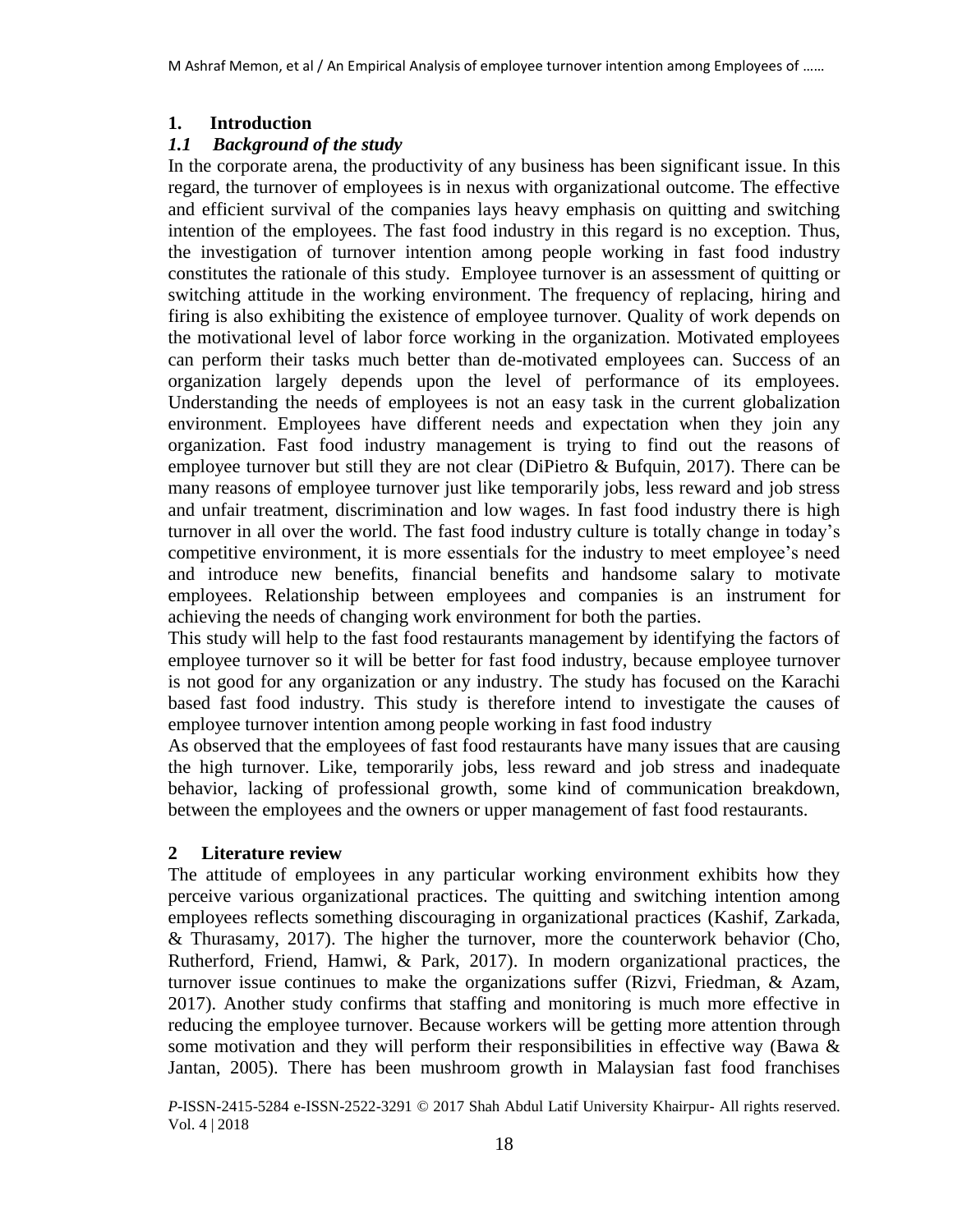observed, however the compounding and persistent turnover problem found to be confounding. Eventually the employee commitment and organizational productivity has been suffering (Kumar & Ramendran, 2012). Rizwan, Arshad, Munir and Hussain (2014) concluded that the moderen organizations are facing increasing turnover intetention among their human capital, which eventually decrease level of job satisfaction, self respect and struggling job performance is emerged. The persisting turnover problem makes the employees show dissatisfaction while working. Some studies focusing job satisfaction and employee turnover intention documented negative strong relationship (Lu, et al., 2017; Asma & Faiza, 2014). Various studies also confirmed the cause and effect of turnover intention in various industries (Asela, Nasrudin, Hasifrafidee, Darweanna, & Simpong, 2017). Wilfred and Nnenna (2014) conducted emprical anlysis to investigate the relationship between job perforamnce and level satisfaction among employees working in various fast food restaurants in South Africa. It was revealed that lower level of job satisfaction among employees of fast food restaurants exhibited in various negative work behavtiour, disssatifaction and higher turnover intetion among them. An other research suggests motivational factors affect the performance of fast food industry (KFC). The employees of KFC are highly motivated in financial terms, how however employees perceive gender inequality (Kamal & Anowar, 2012). The study regarding the relationship between job satisfaction, leadership style and turnover of employees documented the negative relationship between job satisfaction and leadership styles, which eventually causes higher turnover among employees (Choi & Yean, 2011). Malaysian study, regarding turnover intention and its determinants have concluded that lower level job satisfaction, higher order of job stress and low-level commitment as major factors (Hazrina, 2010) .

The concept of turnover intention among employees working in fast industry of USA was studied and found that there is significant relationship between job satisfaction and turnover intention (Beb, 2016). The increasing turnover intention among employees makes the organization to suffer negatively particularly low level of commitment to work, counter work behavior, dissatisfaction among employees. Researchers recommended that through effective training and development programs motivation level can be increased, which mayt reduce the turnover intention among employees working in fast food industry (Alkahtani, 2015). The influence of higher order turnover intention has been investigated on managerial practices in Chinese context, it was found that social, economic and individualistic factors causes higher level of turnover intention among employees (Zhang, 2016).The study discussing the effect of turnover intention on business growth has been conducted by Henry (2007) who has concluded that the increasing turnover intention has negative significant influence on expansion of businesses. Further, it may also negatively influence the employee competencies required to carry out business tasks (Henry, 2007). Khan (2013) has studied that increasing turnover intention have been witnessed as very much visible because accelerated competition in education. Employees in an intention of career growth keeps upgrading their education and always looking for new avenues of growth hence the turnover intention increases (Khan M. , 2013). Fidalgo and Gouveia (2012) have suggested that organizations are required to allocate more on training and development programs to reduce the turnover intention among employees in fast food industry.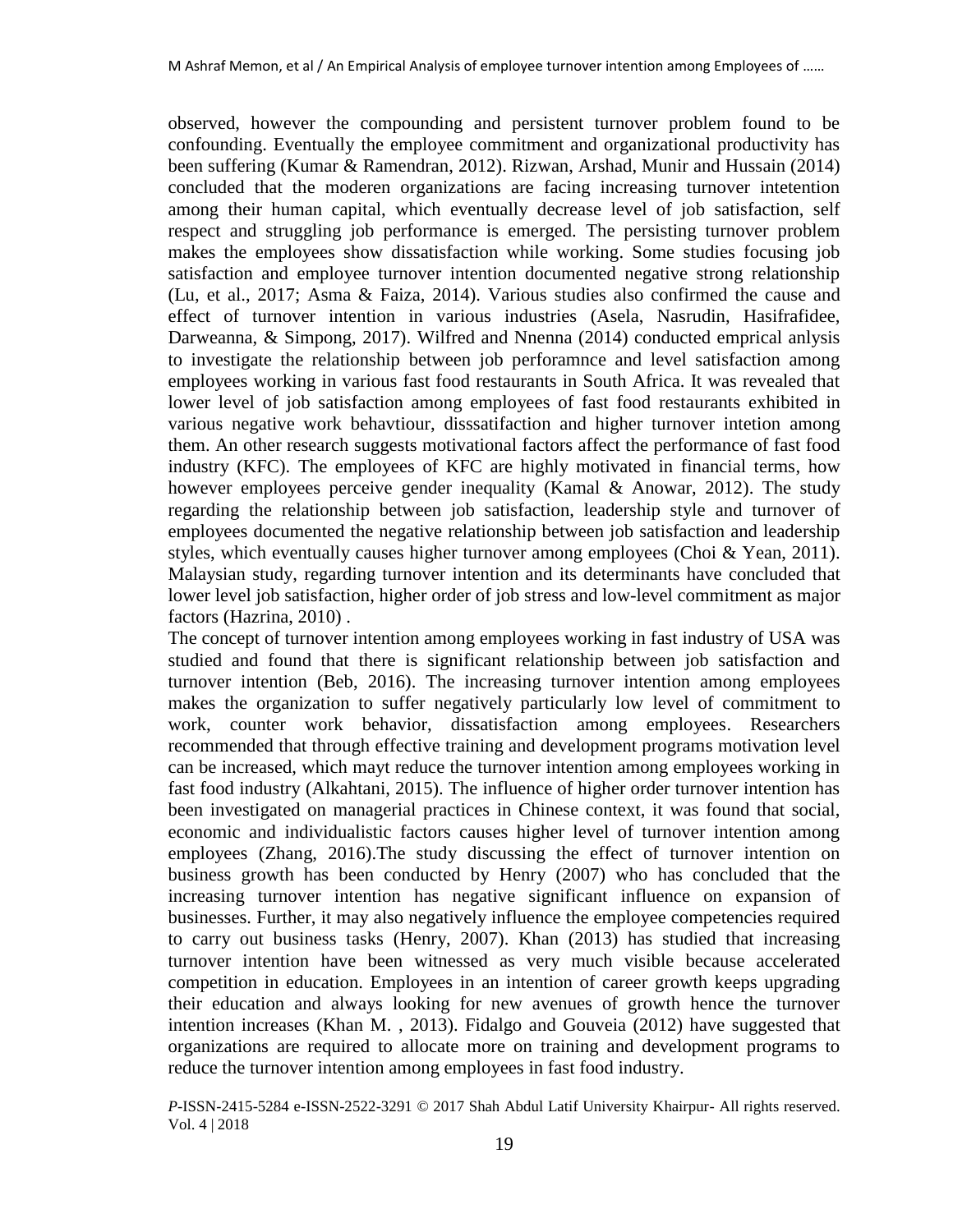The organizational culture, low level of satisfaction may also cause high turnover intention. The employees with early years of career and younger age have been studied and found more vulnerable to the threat of turnover (Elizabeth, 2012). The organizations are required to continuously evaluate the needs of employees working with them failing which may cause the organization to face with the problem of increasing turnover intention, besides that the motivational strategies are required to be formulated to retain the talent with the organization (Holtom, Mitchell, Lee, & Eberly, 2008). The change is more permanent factor; the organizations are required to response positively, however this is also the factor that may cause employee turnover intention, because the change is always resisted, if the employees are not ready before bringing any change. Hence, training and motivational strategies found as most influential factors to accept change and retain the talent (Kevin, Loan, Clarke, & Wilki, 2004). The efficient managerial system should be integrated with strategies related to deal with the problem of turnover intention among employees, thus the efficient managerial mechanism having strategy related with turnover intention is inevitable (Hongvichit, 2015). The attitude of the employees while working in fast food industry influenced by several factors constituting working environment, hence it is essential that the congenial working environment should be ensured so that any negative attitude may not emerge like turnover intention (Ukandu  $\&$ Ukpere, 2011). In knowledge-based organizations like construction business, fast food industry the problem of turnover intention multiplied the suffering intensities for the organization, because talent replacement is very harder job (Thomas, 2013). The service industry like hospitality required the highly motivated employees to work with them, the dissatisfied employees may intent to quit and switch the job (AlBattat, Som, & Helalat, 2013). The low level monitory issue may also cause the high level of turnover intention, more over dignified treatment in the working environment is also essential. According to this research, organization management should behave with their employees in a ethical way, and should avoid from discrimination gender wise or age wise (Moore, 2014). The supervisor's role also play significant role in reducing the employee turnover in fast food industry (Heather, 2005).

Based on the aforementioned literature the following hypotheses have been formulated for this study:

#### *2.1 Hypotheses*

- **H1:** There is significant relationship between working environment and turnover intention.
- **H2**: Employee empowerment and turnover intention are negatively related.
- **H3**: Organizational Culture and turnover intention is positively related.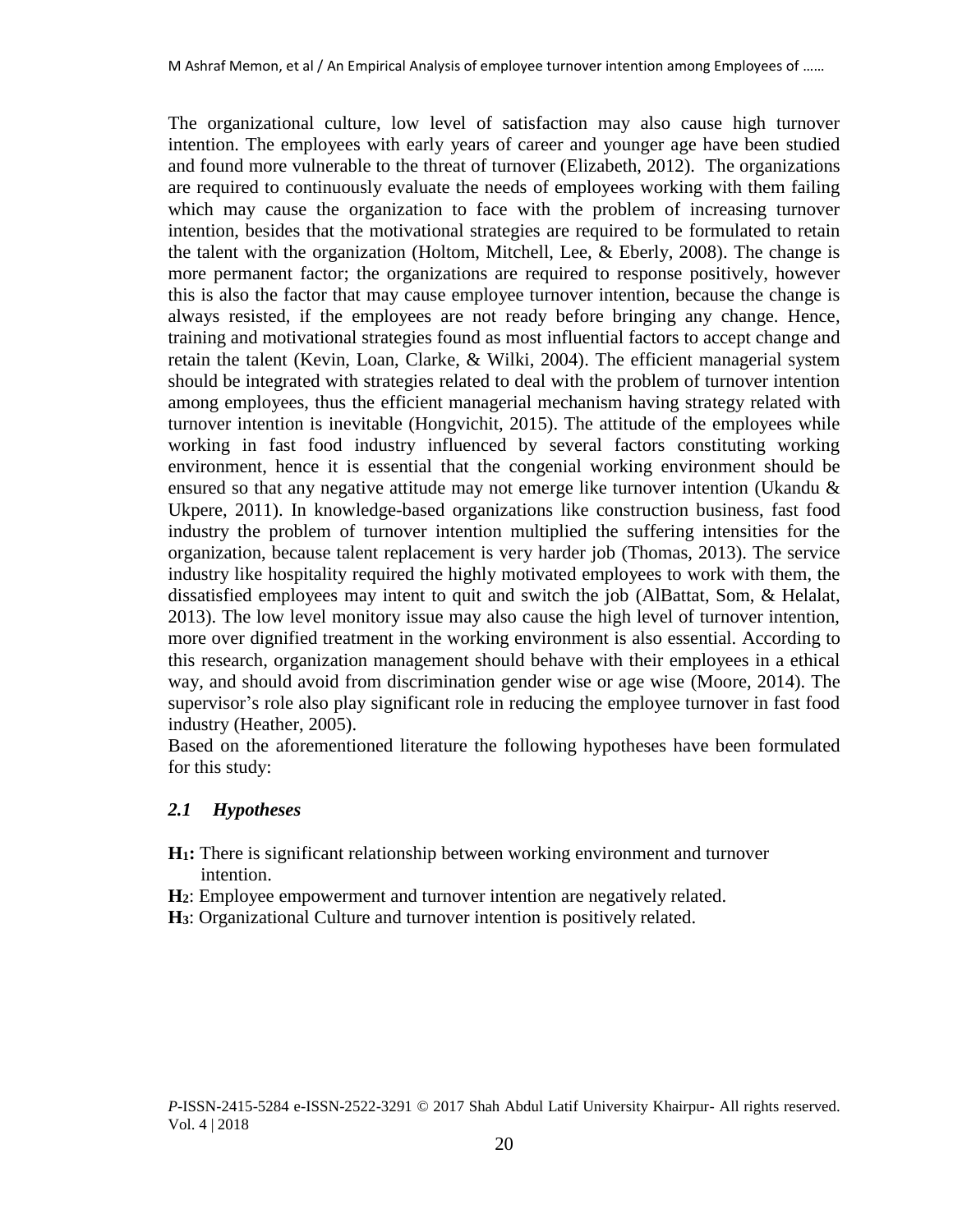### **2.2 Conceptual Framework**



# **3 Methodology**

### *3.1 Research Data*

This study is quantitative in nature and having causal design. Primary data collection method is used. Through survey data was gathered from employees working in fast food industry at Karachi.

### *3.2 Variables*

The study is based on four variables. Turnover intention is endogenous variable, whereas working environment, employee empowerment and organizational culture are exogenous variables shown in the conceptual framework.

#### *3.3 Sample Size and sampling Technique*

The sample size for this study is determined through the Krejice and Morgan (1970) sample size-determining table. Thus, the sample size for this study was 346. Pre-designed measuring scale has been used to collect the data from the people working in Karachi based fast food industry. Convenient sampling technique is used to identify the respondents for this study.

### *3.4 Statistical tool and techniques*

Structural Equation Modeling is used to analyze the data. In this regard, AMOS 20 is used. All the six steps of the SEM have been applied to analyze the data. For measuring turnover intention among employees, the scale developed by Bothma, and Roodt (2013) TIS-6 has been used in this study. The predesigned data collection instrument of (Kim & Fernandez, 2015) measuring employee empowerment is used in this study. In order to measure the working environment, the scale of Moos and Insel (1974) has been used. The organizational culture is measured through Pareek (2003) scale.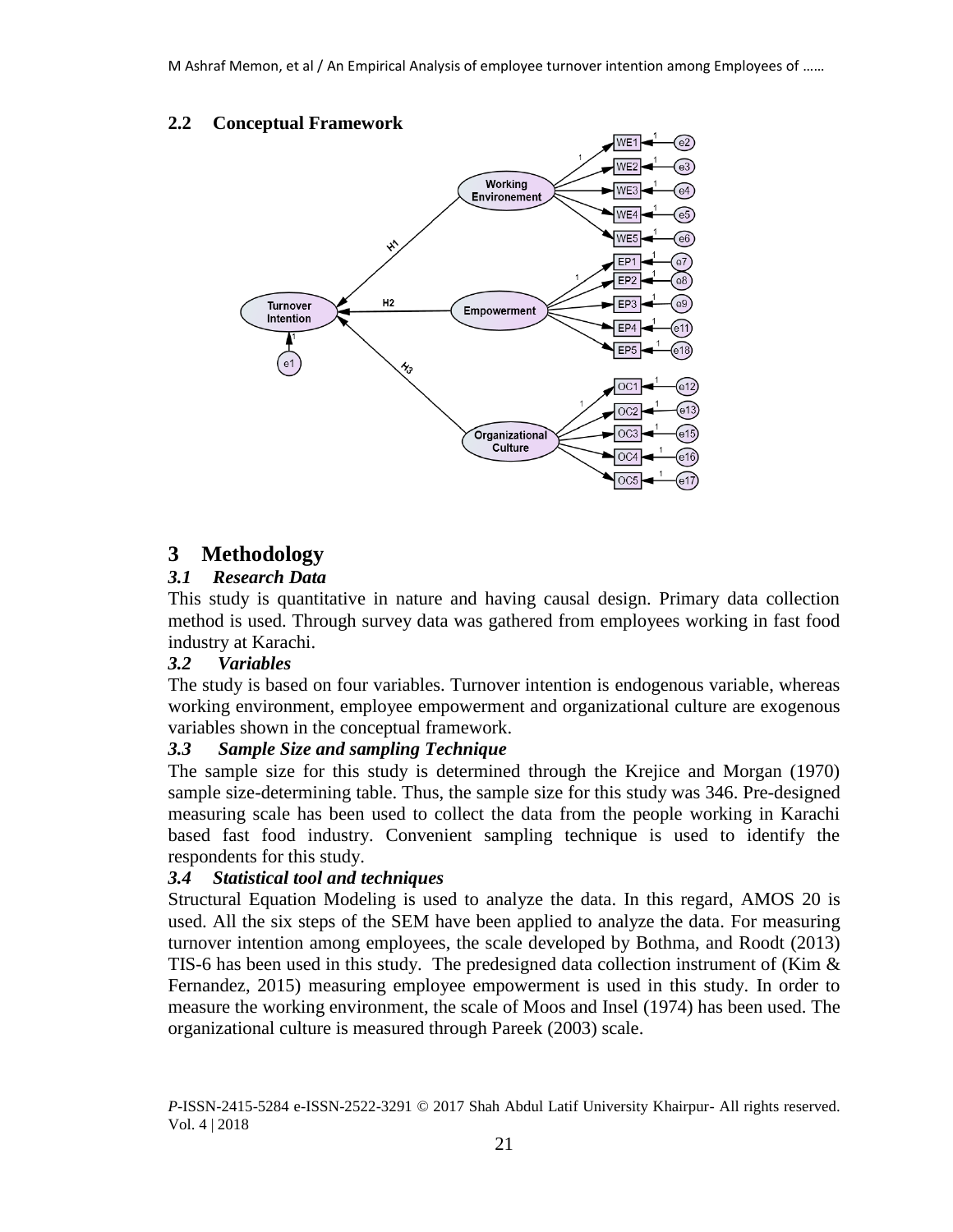## **4. Results and Discussion**

## *4.1. Demographic Profile*

The demographic profile of the respondents for this study is shown in table 1. The table 1 shows that 70.2 percent of the respondents were male hence the food industry in Karachi is dominated by male workers. Most of them were married constituting 88.7 percent of total respondents. The majority of respondents were in 36 to 45 years age group.

| Variables     |                    | Frequency | Percentage | Total |
|---------------|--------------------|-----------|------------|-------|
| Gender        | Male               | 243       | 70.2       | 243   |
|               | Female             | 103       | 29.8       | 346   |
| Marital       | Single             | 39        | 11.3       | 39    |
| <b>Status</b> | Married            | 307       | 88.7       | 346   |
| Experience    | 5 to 10 years      | 72        | 20.8       | 72    |
|               | 11 to 20 years     | 187       | 54.0       | 259   |
|               | 21 years $&$ above | 87        | 25.1       | 346   |
| Age           | 25 to 35 years     | 49        | 14.2       | 49    |
|               | 36 to 45 years     | 191       | 55.2       | 240   |
|               | 46 to 55 years     | 67        | 19.4       | 307   |
|               | 56 years & above   | 39        | 11.3       | 346   |

### **Table 1: Demographic Profile**

## *4.2. Confirmatory Factor Analysis*

In an attempt to test the internal consistency among the items, Chornbach's Alpha test has been conducted using SPSS 20 (IBM, 2011). The findings confirm that all the items are fairly consistent (Table 2). The Composite reliability (CR) test for constructs used in study has been conducted using Microsoft Excel. The results are shown in table 2, authenticating the reliability of all constructs. The related average variance extracted (AVE) are also given in table 2. Confirmatory factor analysis (CFA) has been executed to test the validity of the constructs the results are shown in table 2.

| <b>Variables</b> | <b>Constructs</b> | <b>Factor</b> | Cronbach's   | Composite          | <b>AVE</b> |
|------------------|-------------------|---------------|--------------|--------------------|------------|
|                  |                   | Loading       | <b>Alpha</b> | <b>Reliability</b> |            |
| Working          | WE1               | .49           |              |                    |            |
| Environment      | WE <sub>2</sub>   | .83           | .80          | .773               | .538       |
|                  | WE3               | .63           |              |                    |            |
|                  | WE4               | .74           |              |                    |            |
| Employee         | EMP1              | .81           |              |                    |            |
| Empowerment      | EMP <sub>2</sub>  | .98           | .78          | .766               | .526       |
|                  | EMP3              | .70           |              |                    |            |
|                  | EMP4              | .59           |              |                    |            |
| Organizational   | OC <sub>1</sub>   | .66           |              |                    |            |
| Culture          | OC <sub>2</sub>   | .83           | .81          | .894               | .668       |
|                  | OC <sub>3</sub>   | .91           |              |                    |            |
|                  | OC <sub>4</sub>   | .85           |              |                    |            |

#### **Table 2: CFA, Reliability and Validity Analysis**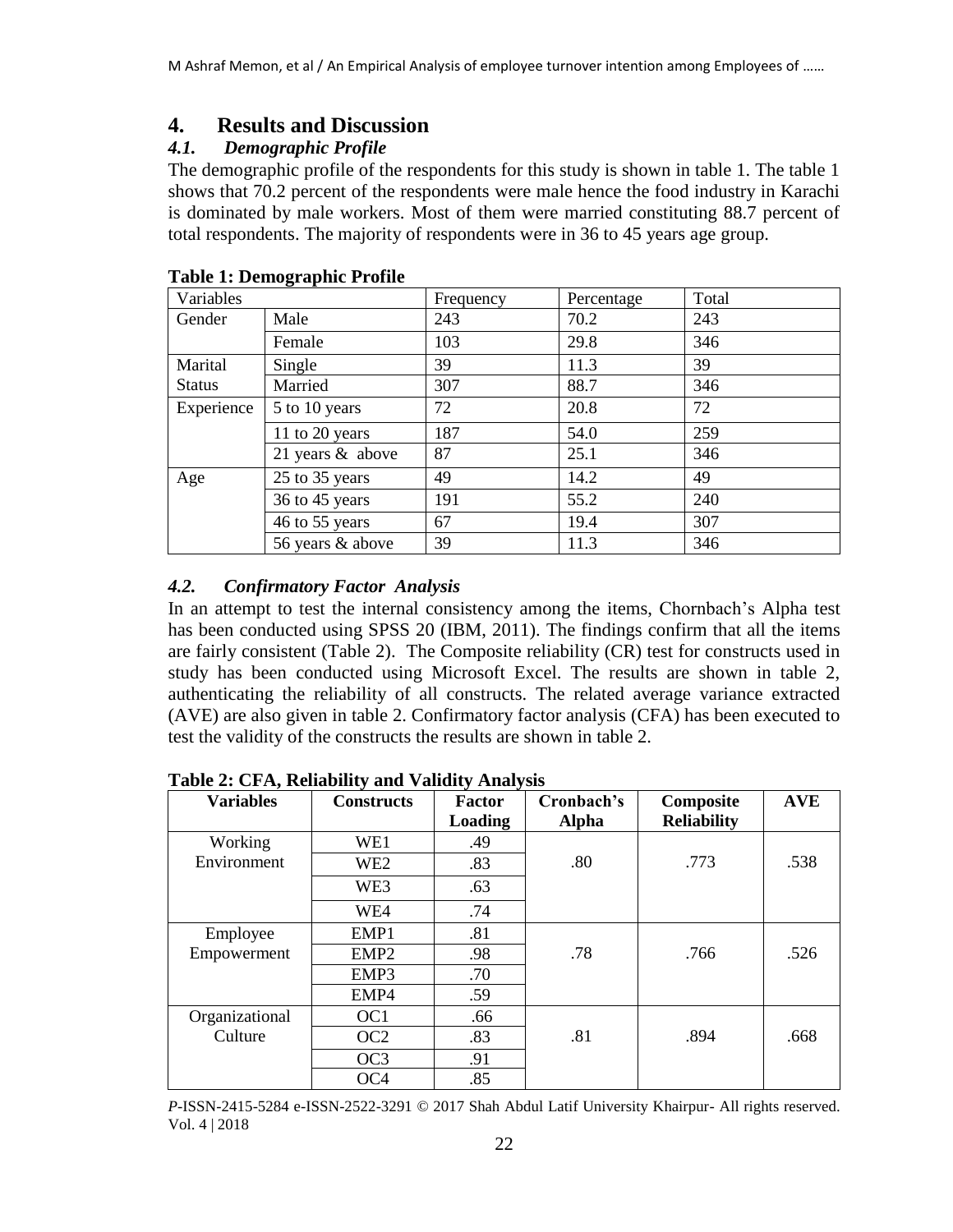#### *4.3. Structural model*

The figure given below showing the structural equation model for the study along fit indices. The related fit indices in figure also shown in table 3 with related classifications.



The table 3 shows the Chi-Squire 116.223, p value  $= .000$ , which were required to be insignificant. However, in this research it is significant, because the chi-squire is sample size sensitive, means more the sample size higher the significance level will be. Hence, the other fit indices given in table 3 are taken into account to validate the fitness of the model. All the related indices are very much confirming the required threshold. Thus, our model in terms fit indices is fit enough.

#### **Table 3 Fit indices**

| Model |    |               | Absolute Fit Indices |     | Incremental Fit | Parsimonious Fit |              |         |
|-------|----|---------------|----------------------|-----|-----------------|------------------|--------------|---------|
|       | Df | $\sim$        | GFI                  | GFI | <b>RMSEA</b>    | тī               | <b>PNFI</b>  | PCH     |
|       | 43 | ററാ<br>16.223 | .943                 |     | ∩¬า             | .950             | 725<br>ن د ر | 75<br>. |

#### *4.4. Hypotheses Assessment*

The hypotheses testing outcomes are show in table 4. The  $H_1$ : regarding working environment and turnover intention among employees working in fast food industry was formulated to be having significantly related, thus results shows that ( $\beta$  = .391, t-value = 4.83,  $p > 0.01$ ), hence H<sub>1</sub> is retained. H<sub>2</sub> regarding employee empowerment and turnover intention was formulated to have negatively associated. The findings of the hypothesis shows that ( $\beta$  = .651, t-value = 8.37, p > 0.01), therefore hypothesis 2 is rejected. H<sub>3</sub> was also formulated to test the predictability of organizational culture in turnover intention among employees of fast food industry. The results exhibited in table 4 shows that ( $\beta$  = .427, t-value = 6.10,  $p > 0.01$ ), authenticates that the organizational culture also predicts the turnover intention therefore the  $H_3$  is accepted. The hypotheses summary is shown in table 4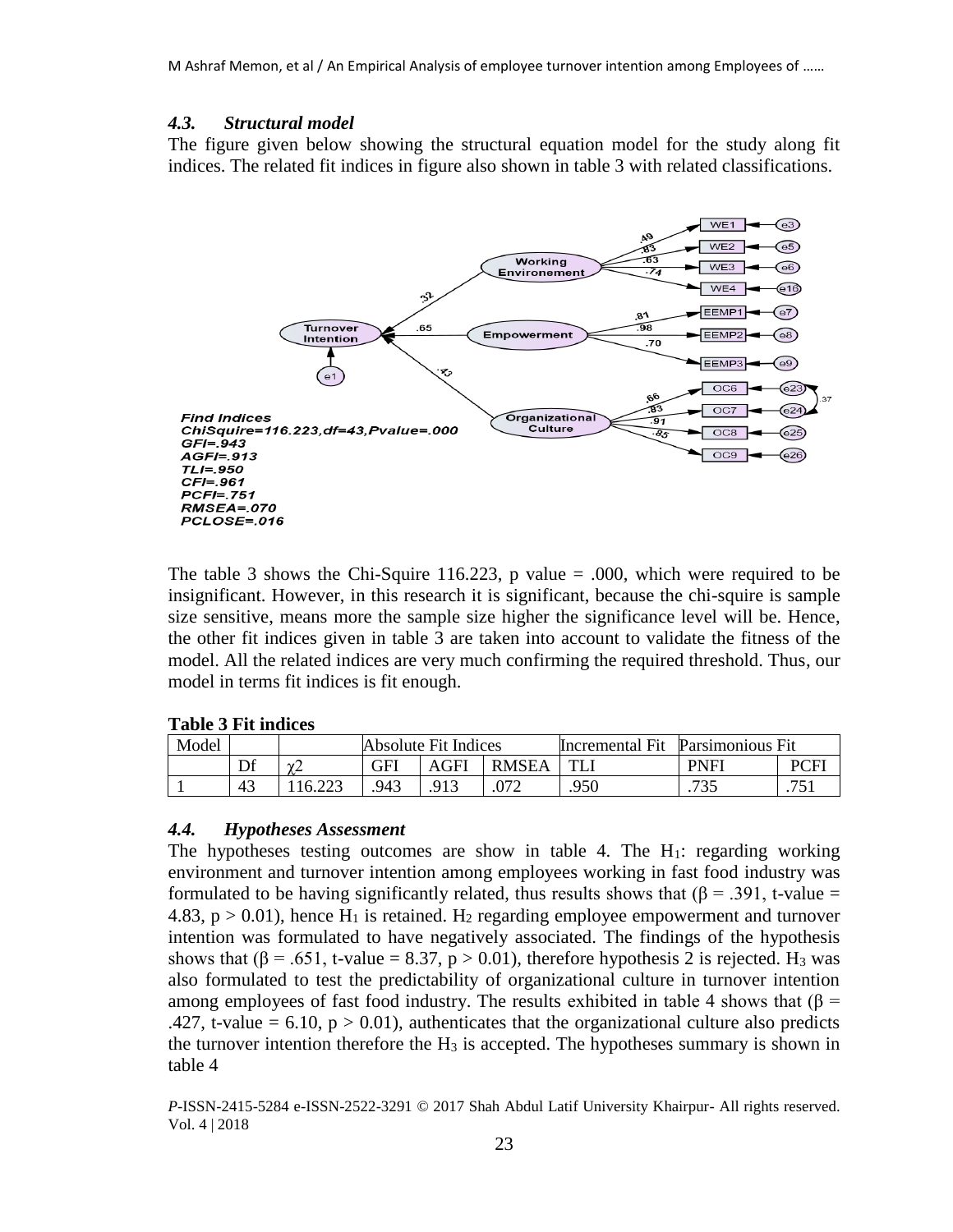|                | <b>Hypotheses Statements</b>              | Estimate | S.E  | C.R  | P    | Results  |
|----------------|-------------------------------------------|----------|------|------|------|----------|
| $H_1$          | there is significant relationship between | .319     | .066 | 4.83 | .000 | Accepted |
|                | working and environment and turnover      |          |      |      |      |          |
|                | intention                                 |          |      |      |      |          |
| H <sub>2</sub> | Employee empowerment and turnover         | .651     | .078 | 8.34 | .000 | Rejected |
|                | intention are negatively related          |          |      |      |      |          |
| $H_3$          | Organizational Culture and turnover       | .427     | .054 | 6.10 | .000 | Accepted |
|                | intention is positively related           |          |      |      |      |          |

#### **Table 4: Hypotheses Assessment Summary**

#### **5. Discussion**

Employees are the assets of any organization. Company's performance relies on the employee hard work, when skillful employee leaves the organization it affects company. Employees have different needs and they expect some from the company but due to some negligence of company's management regarding the ignorance of employee, company bear the loss most of the time. The reason of the study is to find the factors of employee turnover. Many variables of employee turnover were taken for the research and according to research some hypothesis has proved. Like, working environment has significant impact on intention of employee turnover, as well as lack of employee empowerment has significant impact on employee turnover. The organizational culture, which is composite of several factors, also causes the increasing tendency to quit the job. The findings show that employees want that companies should make the motivational strategies for their betterment. The fast food industry is growing day by day and due to working styles and increasing working culture people do not find enough time to spend for cooking, hence this increasing tendency of life style is anticipation of increasing demands of fast food. Hence, the employees working with fast food industry will also be highly demanded.

#### **6. Conclusion**

This study was intended to find out the three important predictors of turnover intention among employees working in fast food industry. Through the analysis, it was revealed that the congenial working environment is essential to make the workers stick with the organizations. The employees are also intend to be empowered which can lessen the turnover intention among them. The organizational culture also plays significant role in turnover intention; hence, fast food industry is required to develop the culture where every employee is authorized to have words in important decisions.

### **References**

- Al Battat, A. R., Som, A. P., & Helalat, A. S. (2013). Overcoming Staff Turnover in the Hospitality Industry using Mobley's Model. *International Journal of Learning & Development, 3*, 3(6), 64-71.doi:10.5296/ijld.v3i6.4844 .
- Alkahtani, A. H. (2015). "Investigating Factors that Influence Employees Turnover Intention: A Review of Existing Empirical Works". *International Journal of Business and Management, 10*, 10(12),152-166.doi:10.5539/ijbm.v10n12p152.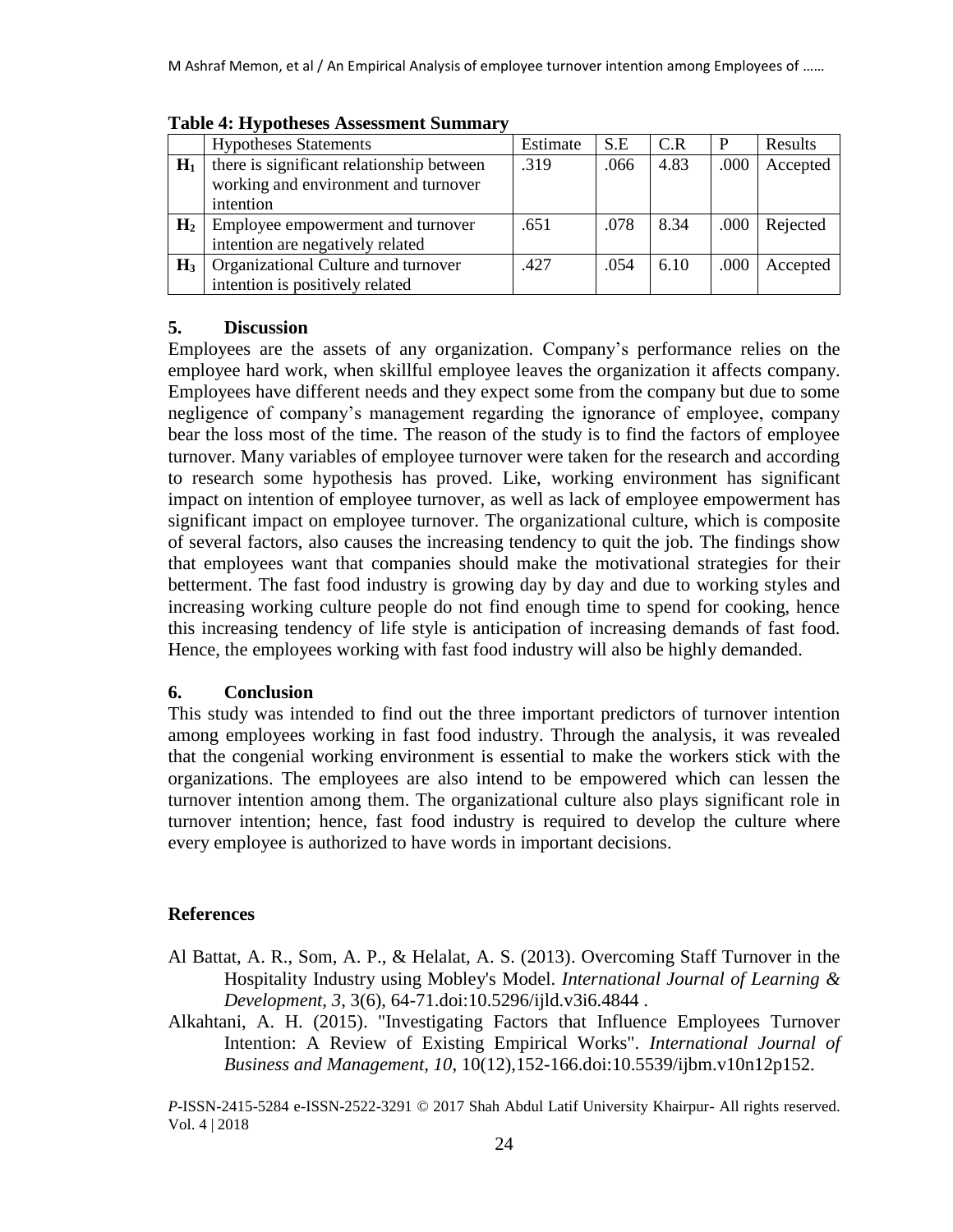- Asela, N., Nasrudin, B., Hasifrafidee, B. H., Darweanna, & Simpong, B. B. (2017). Types, Cause and Effects of Hotel Staff Turnover Intention: A Literature Review From Hotel Industry in Malaysia. *61st ISERD International Conference*, (pp. 5-7). Sabah, Malaysia.
- Asma, B., & Faiza, D. (2014). A study on Determinants of Turnover Intention In Pakistan. *Journal of Public Administration and Governance, 4*, 4(3), 415- 432.doi:10.5296/ jpag.v4i3.6681.
- Bawa, M. A., & Jantan, M. (2005). Human Resource Practices as determinants of employee turnover: An emperical investigation. *Asian Academy of Management Journal, 10*, 10(2),69–80.
- Beb, I. A. (2016). *Employee Turnover Intention in the U.S. Fast Food Industry. DBA Dissertation.* Walden University.
- Bothma, C. F. C., & Roodt, G. (2013). The validation of the turnover intention scale. SA *Journal of Human Resource Management,* 11(1), 1-12. doi:10.4102/sajhrm.v11i1.507
- Cho, Y. N., Rutherford, B. N., Friend, S. B., Hamwi, G. A., & Park, J. (2017). The Role of Emotions on Frontline Employee Turnover Intentions. *Journal of Marketing Theory and Practice*, 25(1), 57-68, DOI: 10.1080/10696679.2016.1235960.
- Choi, L. S., & Yean, T. L. (2011). Relationship between leadership style, job satisfaction and employee turnover intention. *World Applied Sciences Journal, 3*, 19 (4),575- 581. doi:10.5829/idosi.wasj.2012.19.04.155.
- DiPietro, R., & Bufquin, D. (2017). Effects of work status congruence and perceived management concern for employees on turnover intentions in a fast casual restaurant chain. *Journal of Human Resources in Hospitality & Tourism* , 17(1),38-59.doi:10.1080/15332845.2017.1328260.
- Elizabeth, M. (2012). *Job Satisfaction and Employee Turnover Intention: What does Organizational Culture Have To Do With It?* Colambia: Columbia University Academic Commons.
- Fidalgo, & Gouveia, L. B. (2012). Employee Turnover Impact in Organizational Knowledge Management: The Portuguese Real Estate Case. *journal of knowledge management, Economic and Informationa Technology , 2*, 2(20,1-16.
- Hazrina, G. (2010). *Employee Intention to Leave A Job: A Case of Malaysian Fast Food Industry.* Hamilton, New Zealand: University of Waikato.
- Heather, M. (2005). *Causes and Solutions for High Direct Care Staff Turnover (Masters Research Project).* St. Catherine University, University of St. Thomas.
- Henry, O. (2007, June). A review of the literature on employee turnover. *African Journal of Business Management* , 1(3),49-54.
- Holtom, B. C., Mitchell, T., Lee, T., & Eberly, M. (2008). 5 Turnover retention research: A Glance at the Past, a Closer Review of the Present, and a Venture into the Future. *The Academy of Management Annals, 2*, 29(1),231- 274.doi:10.1080/19416520802211552.
- Hongvichit, S. (2015). The Research Progress and Prospect of Employee Turnover Intention. *International business research, 8*, 8(6),218- 223.doi:10.5539/ibr.v8n6p218 .

*P*-ISSN-2415-5284 e-ISSN-2522-3291 © 2017 Shah Abdul Latif University Khairpur- All rights reserved. Vol. 4 | 2018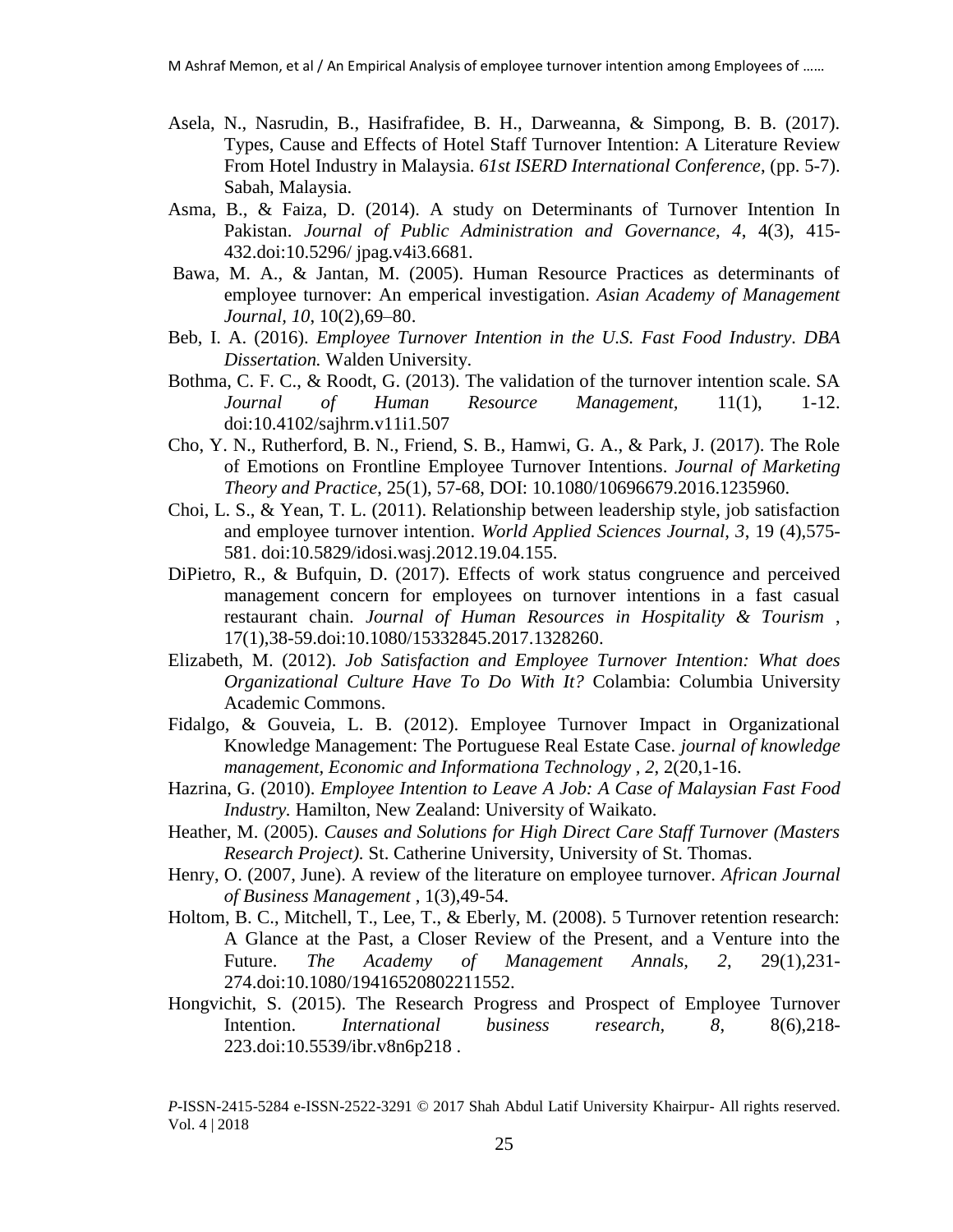- Kamal, H. M., & Anowar, H. (2012). Factors Affecting Employee's Motivation In The Fast Food Industry: The Case of KFC UK Ltd. *Research Journal of economics and business and ICT , 5*, 10.
- Kashif, M., Zarkada, A., & Thurasamy, R. (2017). Customer aggression and organizational turnover among service employees: The moderating role of distributive justice and organizational pride. *Personnel Review* , 46(8),1672- 1688.doi:10.1108/PR-06-2016-0145.
- Kevin, M., Loan, J., Clarke, & Wilki, A. J. (2004). Organizational change and employee turnover. *Personnel Review* , 33(2),161-173.doi:10.1108/00483480410518022.
- Khan, M. (2013, February). A Study on Trends and Issues of Employee Turnover in Education Sector with Special Reference to Professional and Technical Institutes in Twin Cities of U.P. *International Journal of Emerging Research in Management and Technology* , 2(2),13-17.
- Kim, S. Y., & Fernandez, S. (2015). Employee Empowerment and Turnover Intention in the U.S. Federal Bureaucracy. *American Review of Public Administration*, 1– 19.doi:10.1177/0275074015583712.
- Krejcie, R. V., & Morgan, D. W. (1970). Determining Sample Size for Research Activeties. *Educational and Psychological Measurement*, (30), 607-610.
- Kumar, R., & Ramendran, C. (2012). A Study on Turnover Intention in Fast Food Industry: Employees fit to the Organizational Culture and the Important of their Commitment. *International Journal of Academic Research in Business and Social Sciences, 2*, 2(5),9-42.
- Lu, Y., Hu, X. M., Huang, X. L., Zhuang, X. D., Guo, P., Feng, L.F. (2017). The relationship between job satisfaction, work stress, work–family conflict, and turnover intention among physicians in Guangdong, China: a cross-sectional study. *BMJ*, 1-12. doi:10.1136/bmjopen-2016-014894.
- Moore, J. L. (2014). *Fast Food Industry Ethics: Can Employee's Ethical Awareness Be Improved (Doctoral Dissertation).* Fayetteville: University of Arkansas.
- Moos, R. H., & Insel, P. M. (1974). *Work Environment Scale.* PsycTESTS Dataset. doi:10.1037/t06503-000
- Pareek, U. (2003). Training instruments in HRD and OD (2nd ed.). New Delhi, India: Tata McGraw-Hill
- Rizvi, S. T., Friedman, B., & Azam, R. I. (2017). Overall Injustice, Workplace Deviance and Turnover Intention Among Educators and Supporters. *The BRC Academy Journal of Business* , 7(1),45-71.doi:10.15239/j.brcacadjb.2017.07.01.ja03.
- Rizwan, M., Arshad, M. Q., Munir, H. M., & Hussain, A. (2014). Determinants of Turnover Intentions in Government and Private Employees: An Empirical Study from Pakistan. *International Journal of Human Resource Studies*, 4(3),1- 18.doi:10.5296/ijhrs.v4i3.5871.
- Thomas, J. (2013). Study on Causes and Effects of Employee Turnover in Construction Industry. *International Journal of Science and Reseasrch (IJSR)*, 3041-3044.
- Ukandu, N. E., & Ukpere, W. I. (2011). Strategies to improve the level of employee motivation in the fast food outlets in Cape Town, South Africa. *African journal of business management , 5*, 5(28),11521-11531.doi:10.5897/AJBM11.1476.